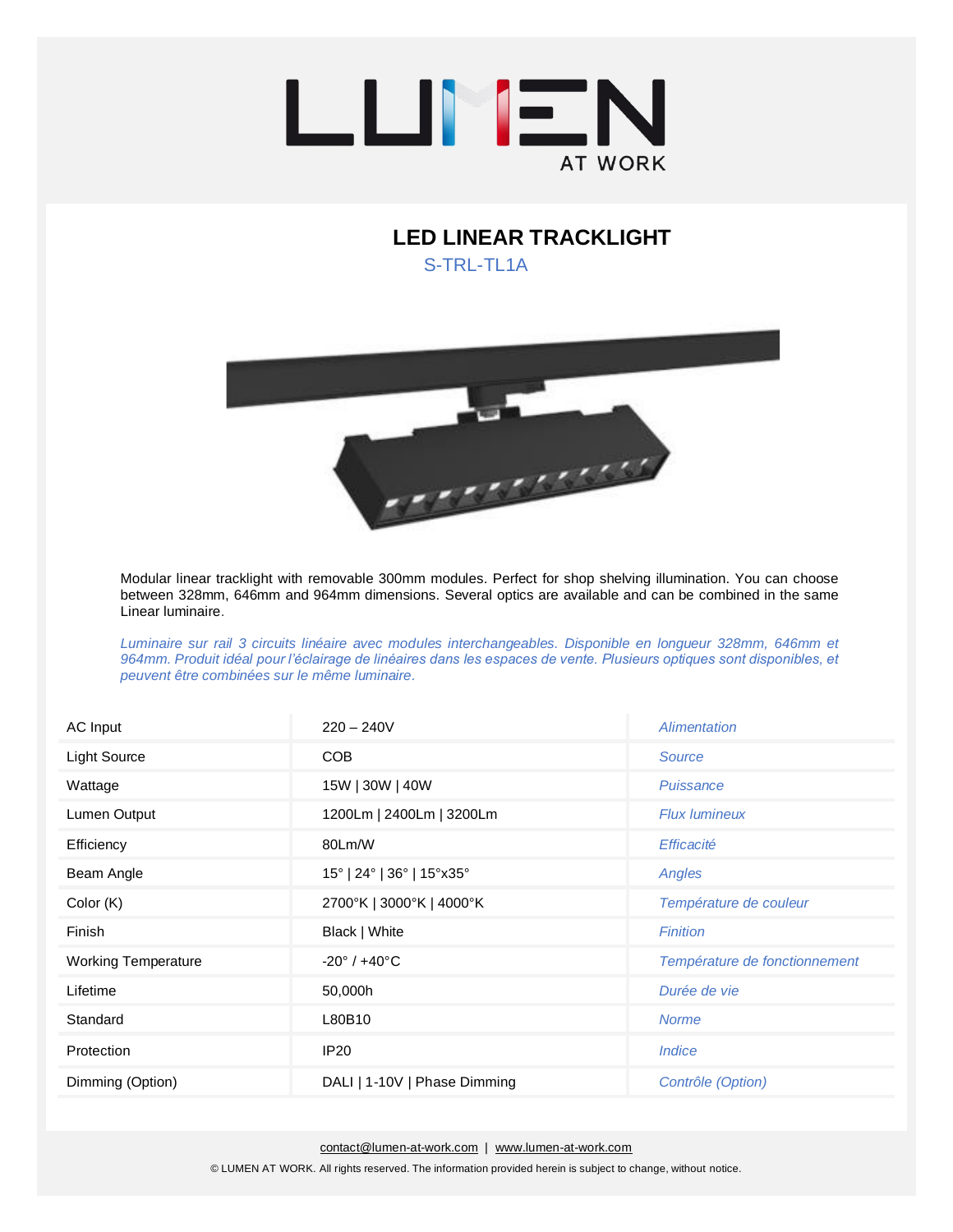

| Certification       | CE   RoHS       | Certification      |  |
|---------------------|-----------------|--------------------|--|
| CRI                 | 80   90         | <b>IRC</b>         |  |
| <b>Safety Class</b> | €               | Classe de sécurité |  |
| EN62471             | RG <sub>0</sub> | EN62471            |  |
| <b>SDCM</b>         | ≤3              | <b>SDCM</b>        |  |
| <b>UGR</b>          | ≤19             | <b>UGR</b>         |  |

## **Dimensions** I *Dimensions*





| <b>Model</b> | Length (mm)       | Width (mm)       | Height A (mm)    | Height B (mm) |
|--------------|-------------------|------------------|------------------|---------------|
| 15W          | 328mm             | 37 <sub>mm</sub> | 72mm             | $118$ mm      |
| 30W          | 646mm             | 37 <sub>mm</sub> | 72 <sub>mm</sub> | 118mm         |
| 40W          | 964 <sub>mm</sub> | 37 <sub>mm</sub> | 72mm             | 118mm         |

[contact@lumen-at-work.com](mailto:contact@lumen-at-work.com) | [www.lumen-at-work.com](http://www.lumen-at-work.com/) © LUMEN AT WORK. All rights reserved. The information provided herein is subject to change, without notice.